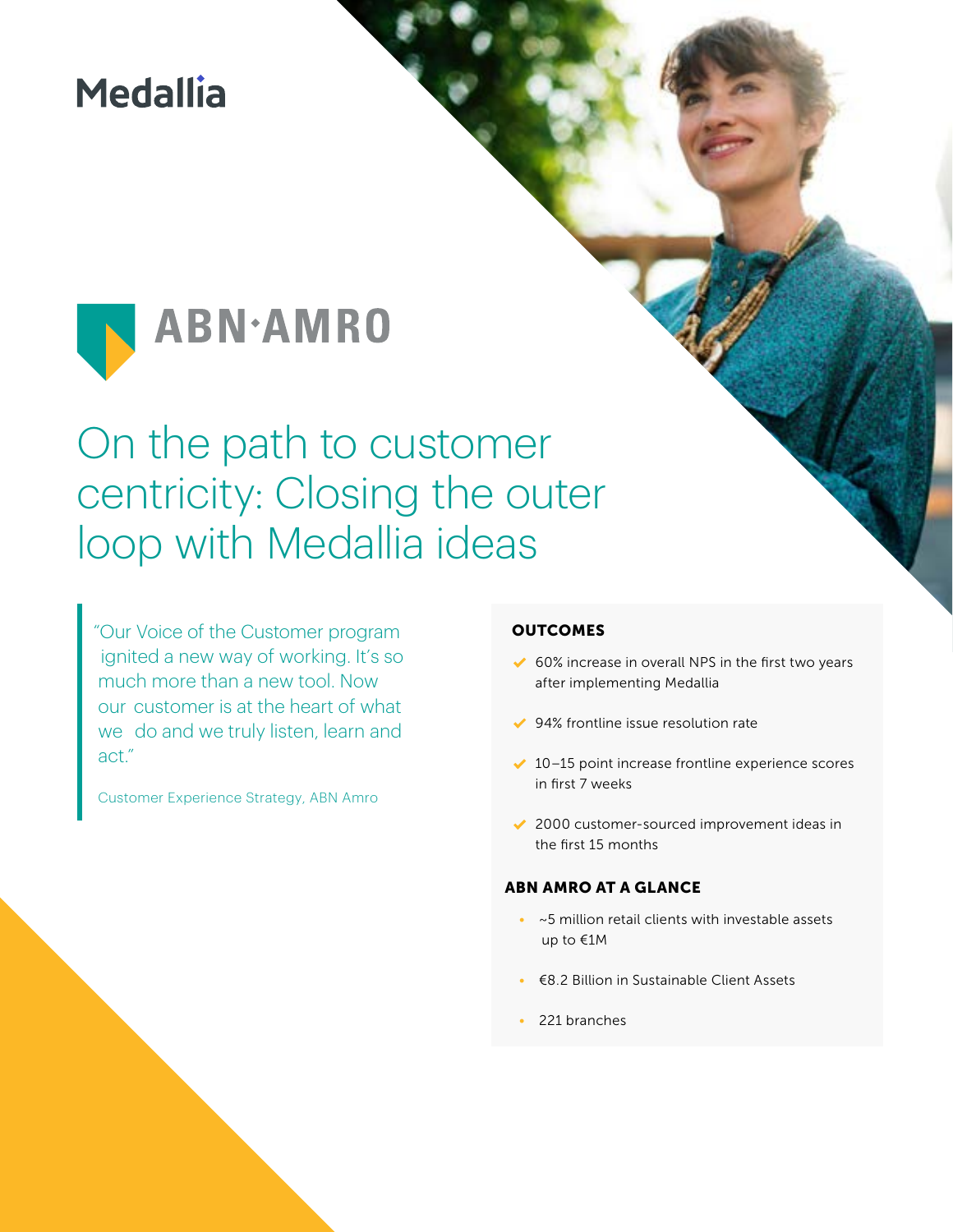### THE CHALLENGE

Since the 2008 financial crisis, Net Promoter Scores (NPS) for central European banks were low, well below 0. ABN Amro's (AAB) scores were no better. In 2014 AAB set out to break from the pack, create a customercentric culture, and improve these scores. However, as this customer satisfaction initiative gained momentum, the bank recognized that focusing on scores was not resulting in impactful action.

To better listen to its customers and turn their feedback into action, AAB partnered with Medallia in 2015. Powered by Medallia, the bank developed a program that focused on connecting with customers and employees in a human way and taking action on these insights, rather than score-watching. In fact, they created dashboards without NPS scores at all, and focused instead on KPIs related to closing the loop with a phone call within 48 hours, integrating a customer-centric mindset from the front-line to the executive suite, and an innovative system for capturing customer ideas for improvement from employees themselves: the voice of the customer through the employee.

"We are now able to improve continuously. Every day, ideas go from the frontline to the product department. Every day, 365 days a year, we are solving customer problems."

Customer Experience Strategy, ABN Amro

### THE ACTIONS

• Optimize Customer Journeys Across Touchpoints with Unstructured Feedback

AAB applies Text Analytics to feedback to determine the most pressing customer themes that are not addressed in rated questions, and may span multiple touchpoints and channels. The CX department uses these insights to determine which customer journeys to improve.

• Empower Front Line to Focus on Closing the Loop and Taking Impactful Action

AAB appointed a central CX enablement group that trained over 400 teams in branches and contact centers over 7 weeks. NPS ambassadors were a pointed throughout the bank to keep energy high and lead weekly NPS huddles.

### • Embed Customer-Centric Culture at the Executive Level

AAB gave the Medallia Voices App to its executives, allowing them to connect on an individual level with the experiences of everyday customers by browsing a daily selection of 'cards' with samples of representative customer comments. Additionally, executive meetings at the Retail Bank open with relevant and timely comments direct from customers, captured and selected by the Medallia system.

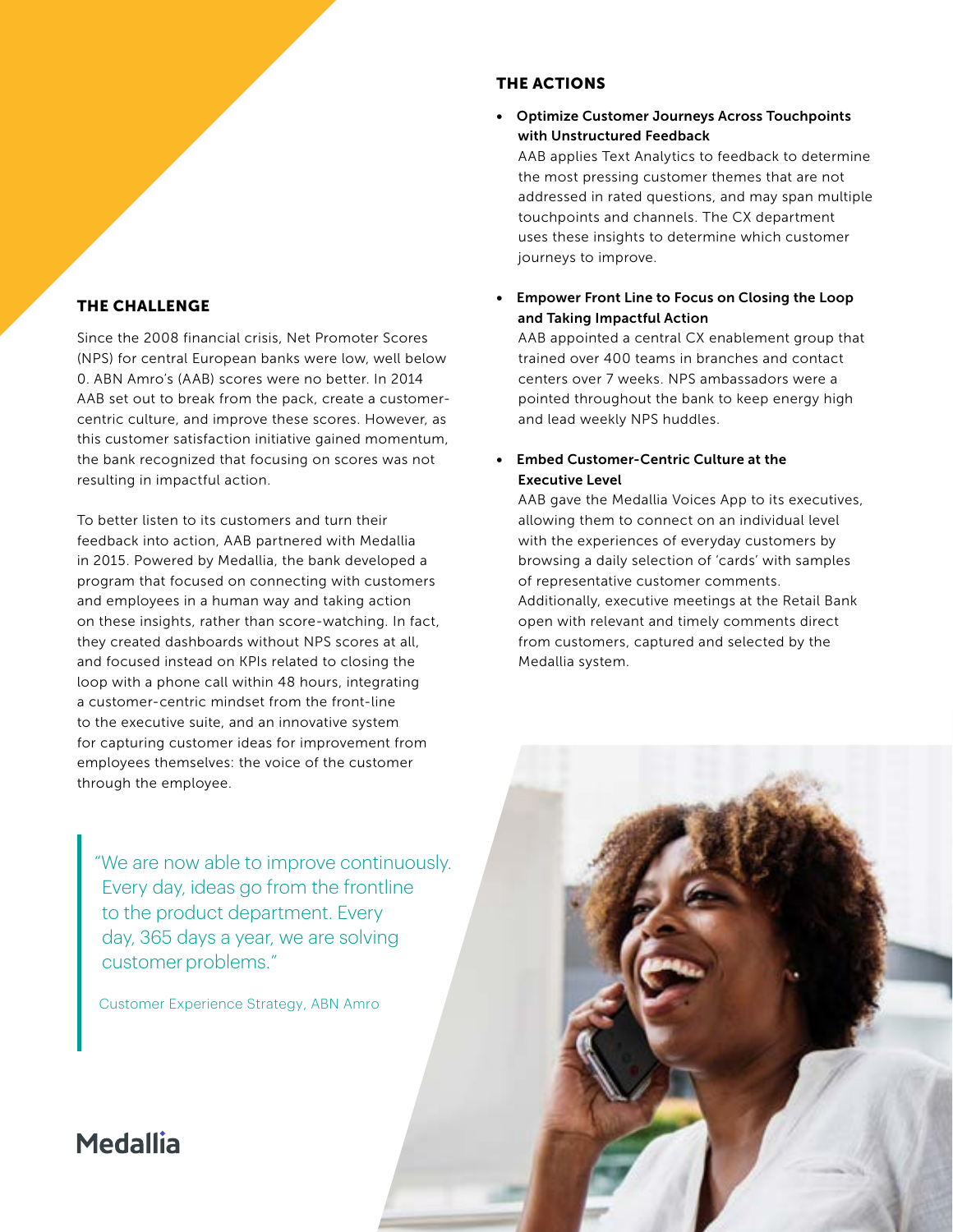#### MEDALLIA EMPLOYEE IDEAS: CAPTURING OPERATIONAL IMPROVEMENT IDEAS ON THE FRONTLINES

With Medallia Employee Ideas, ABN Amro is able to capture and act on the voice of the customer through its employees. The internally-branded "Medallia Initiative Tracker" (MINT) enables ABN Amro employees to capture improvement ideas from customers. Building the workflow was a collaborative effort in the bank, involving the front-line, central teams, and product organizations. The bank piloted MINT at a limited number of locations in the summer of 2017, and launched in 2018.

MINT enables AAB employees to capture customer improvement ideas in the Medallia system, easily and in real time through an input form available in a special system role. The functionality exists to capture improvement ideas that frontline employees and managers cannot address. They do this by filling in the form with the problem, the proposed solution, the customer impact, and the category (e.g. Mortgage, Insurance, etc.). This ability alone has contributed to great customer experiences as employees are able to tell customers in the moment that their voice will be heard by the organization.

The ideas are immediately routed to designated agile teams based on the category the employee selected when entering the idea. So, before the interaction with the customer is even complete, their feedback is with the bank's central product team with an individual owner accountable to prioritize it. The bank has found that this individual accountability—a name attached to each idea—drives great ownership.

Action on that feedback is visible to the original frontline employee who captured it, enabling that person to call back and update the customer who

provided the idea in the first place. Employees may "subscribe" to innovation ideas from MINT and track their progress as well.

"It's not about numbers. It's about solving customer problems. So now we are focusing on the success ratio. So, that is I.D.s [submitted ideas] that completely go through the flow and get successfully implemented. And that's a KPI for our Product Department, our solving parties."

Customer Experience Strategy, ABN Amro

"It's not about numbers. It's about solving customer problems. So now we are focusing on the success ratio. So, that is I.D.s [submitted ideas] that completely go through the flow and get successfully implemented. And that's a KPI for our Product Department, our solving parties."

One improvement driven by MINT is the creation of a whole new guidance system for customers to make complex insurance decisions based on their specific demographics (e.g. occupation disability insurance guidance is targeted based on customers' employment status).

Ultimately, for ABN Amro, the journey has been about empowering the frontline, generating a flow of ideas from the frontline to problem solvers in the central product organization, and turning those ideas into continuous improvement. With their MINT system, the journey has just begun!

## **Medallia**